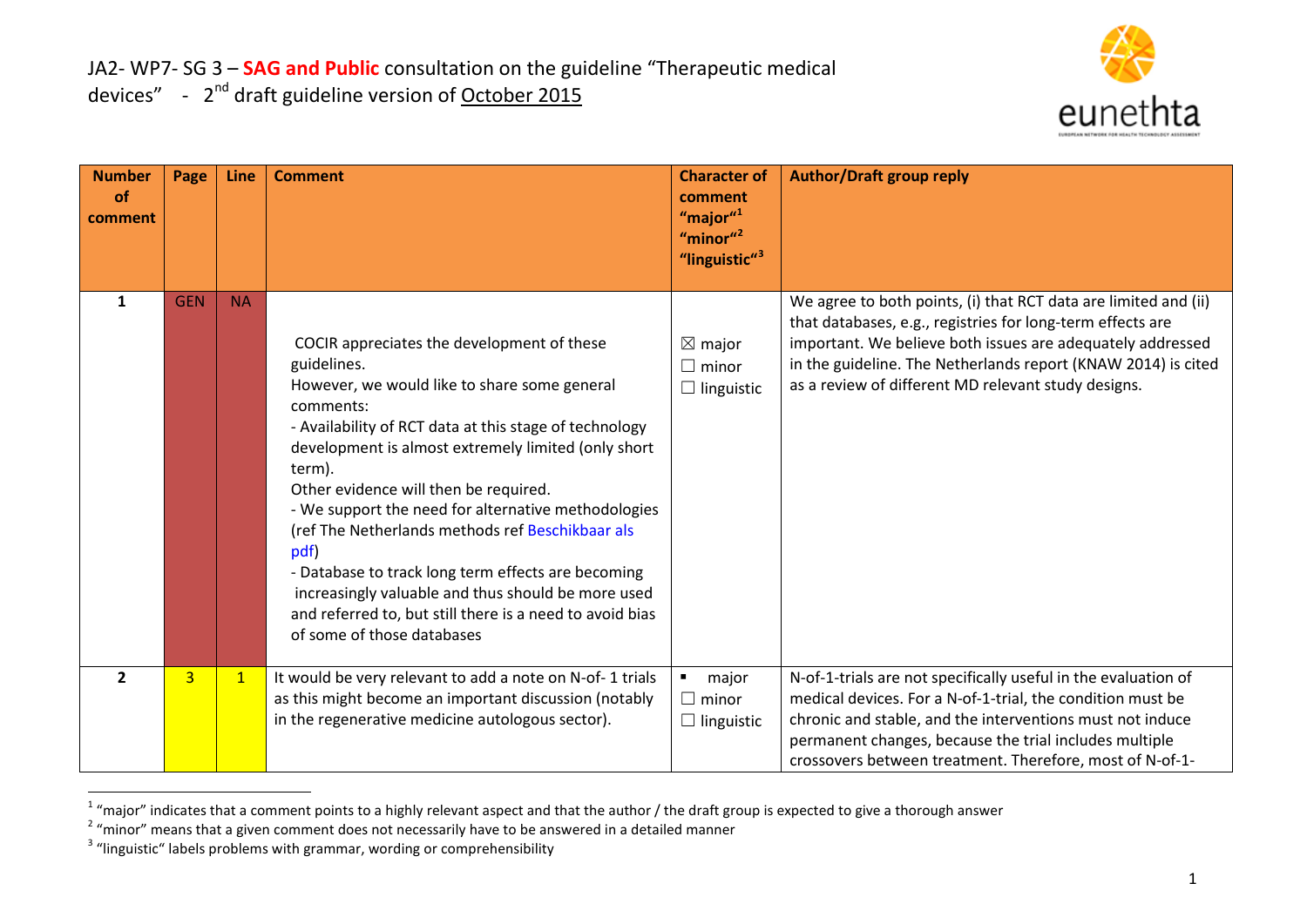

|                         |                      |                     |                                                                                                                                                                                                                                                                                                                                                                                                                                   |                                                              | trials evaluate drug therapy.                                                                     |
|-------------------------|----------------------|---------------------|-----------------------------------------------------------------------------------------------------------------------------------------------------------------------------------------------------------------------------------------------------------------------------------------------------------------------------------------------------------------------------------------------------------------------------------|--------------------------------------------------------------|---------------------------------------------------------------------------------------------------|
| 3                       | $\overline{5}$<br>11 | $\overline{3}$<br>5 | Medical devices are pharmaceuticals in its general<br>meaning. It may be clearer to say: "Health technology<br>assessment (HTA) of medical devices (MD) may present<br>specific challenges as compared to an assessment of<br>other pharmaceuticals." Or "compared to an<br>assessment of medicinal products".                                                                                                                    | $\Box$ major<br>minor<br>$\blacksquare$<br>$\Box$ linguistic | We followed the suggestion to write 'medicinal products' in<br>this sentence.                     |
| 4                       | 5                    | 10                  | "is also applicable"                                                                                                                                                                                                                                                                                                                                                                                                              | $\Box$ major<br>$\Box$ minor<br>linguistic                   | Corrected                                                                                         |
| 5                       | $5\phantom{a}$       | 12                  | "First, the use of therapeutic MD"                                                                                                                                                                                                                                                                                                                                                                                                | $\Box$ major<br>$\Box$ minor<br>linguistic<br>٠              | Corrected                                                                                         |
| 6                       | $6\overline{6}$      |                     | Recommendation 4<br>It should be made clearer that randomised controlled<br>trials are the first source of information when available.                                                                                                                                                                                                                                                                                            | major<br>$\blacksquare$<br>$\Box$ minor<br>$\Box$ linguistic | We think the relevant recommendation regarding this issue is<br>5 and 6, no need to treat it here |
| $\overline{\mathbf{z}}$ | 6                    | 21                  | To amend the text as follows: "From the perspective<br>of the HTA assessor both problems can be partially<br>addressed by a more detailed analysis of the available<br>evidence considering these factors"<br>For example, in radiotherapy, detailed RCT will not<br>address the challenges from incremental medical<br>device changes resulting from the fact that many<br>new radiation techniques are clinically introduced to | $\boxtimes$ major<br>$\Box$ minor<br>$\Box$ linguistic       | We followed the suggestion to add 'partially' in this sentence.                                   |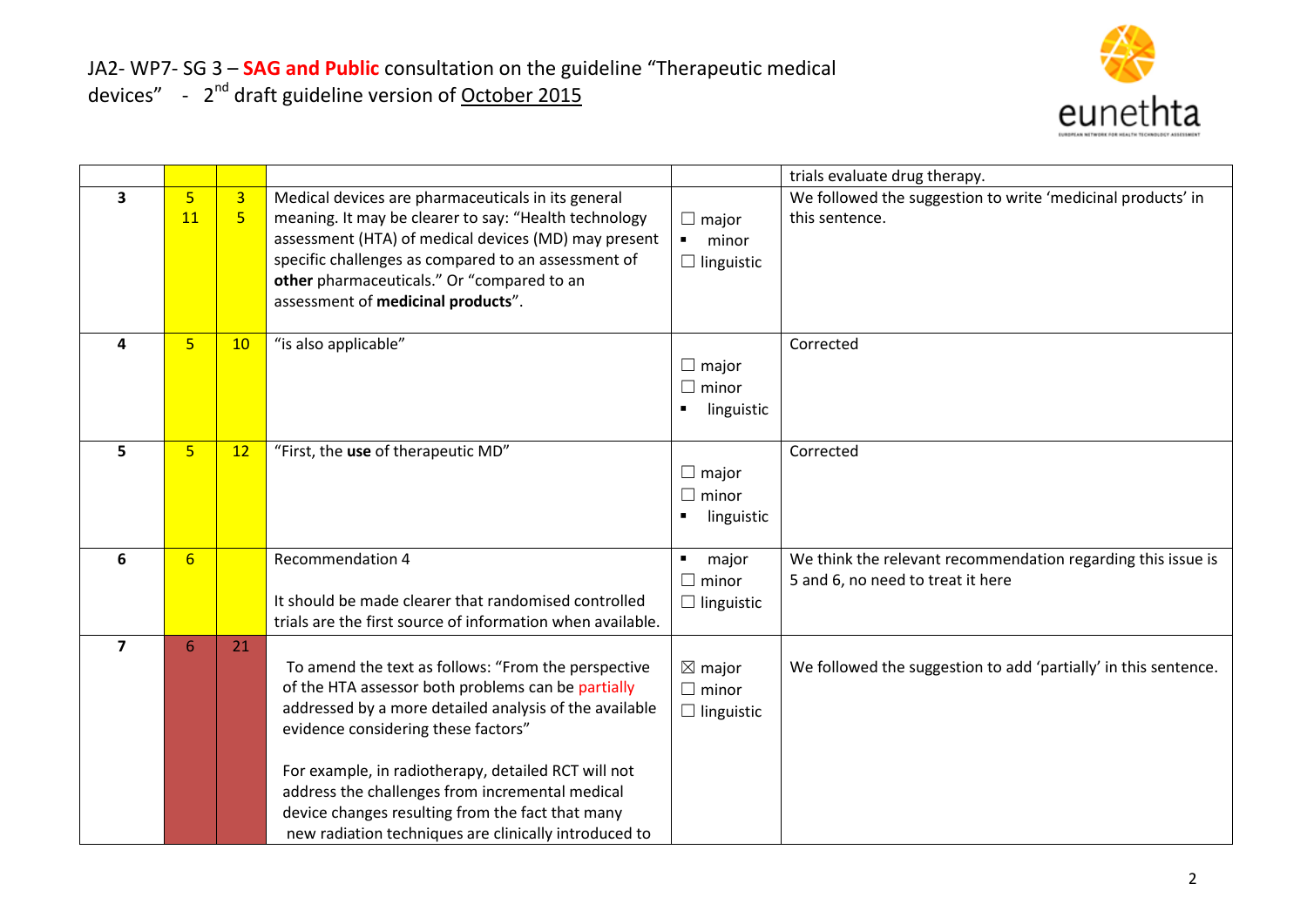

|   |                |   | reduce the risk on side effects.<br>Such changes are introduced without being<br>Documented through RCTs. These are introduced<br>based on a risk reduction principle named ALARA<br>and are reducing the dose given outside the tumour<br>to Organs at Risk (OAR) which automatically will<br>reduce the risk on side effects.<br>Long term effects and side effects of the treatments<br>Are not detected with RCT as long latency times are<br>necessary to detect tumour recurrence, secondary<br>cancers, side effects such as Cardiac complication.<br>Long term trials are one way, but more & more<br>we expect to have those long term effects analyzed<br>through patient registries or clinical databases.                             |                                                        |                                                                                                                                                                                                                                                                                                                                                                                                                                                                                                                                     |
|---|----------------|---|---------------------------------------------------------------------------------------------------------------------------------------------------------------------------------------------------------------------------------------------------------------------------------------------------------------------------------------------------------------------------------------------------------------------------------------------------------------------------------------------------------------------------------------------------------------------------------------------------------------------------------------------------------------------------------------------------------------------------------------------------|--------------------------------------------------------|-------------------------------------------------------------------------------------------------------------------------------------------------------------------------------------------------------------------------------------------------------------------------------------------------------------------------------------------------------------------------------------------------------------------------------------------------------------------------------------------------------------------------------------|
| 8 | $\overline{7}$ | 1 | In table in Fifth recommendation, it mentions that RCT<br>should be preferred and used with some adjustments.<br>As it is known, HTA methods differences between<br>MedTech and Medicines needed to facilitate rapid<br>technology adoption. In large scale randomised<br>controlled trials (RCTs), results often come after<br>technology has been superseded. As it is performed in<br>Radiotherapy in Germany and Netherland, why not<br>keeping the text open for novel approaches based on<br>evidence from retrospective interrogation of linked<br>clinical data sources rather than randomized clinical<br>trials. See:<br>http://www.ncbi.nlm.nih.gov/pmc/articles/PMC398147<br>8/<br>This is more and more common and the HTA guideline | $\boxtimes$ major<br>$\Box$ minor<br>$\Box$ linguistic | We think we have shown that there are also RCT designs that<br>can deal with rapid development and registry data were also<br>addressed. Other "real world" data such as administrative<br>data have even more pitfalls than registry data. This doesn't<br>mean that they cannot be used, but usually it is not possible<br>to derive inferences of causal relationship.<br>The cited paper does not describe concrete methods for data<br>analysis to deal with confounding the main issue for causal<br>inference from such data |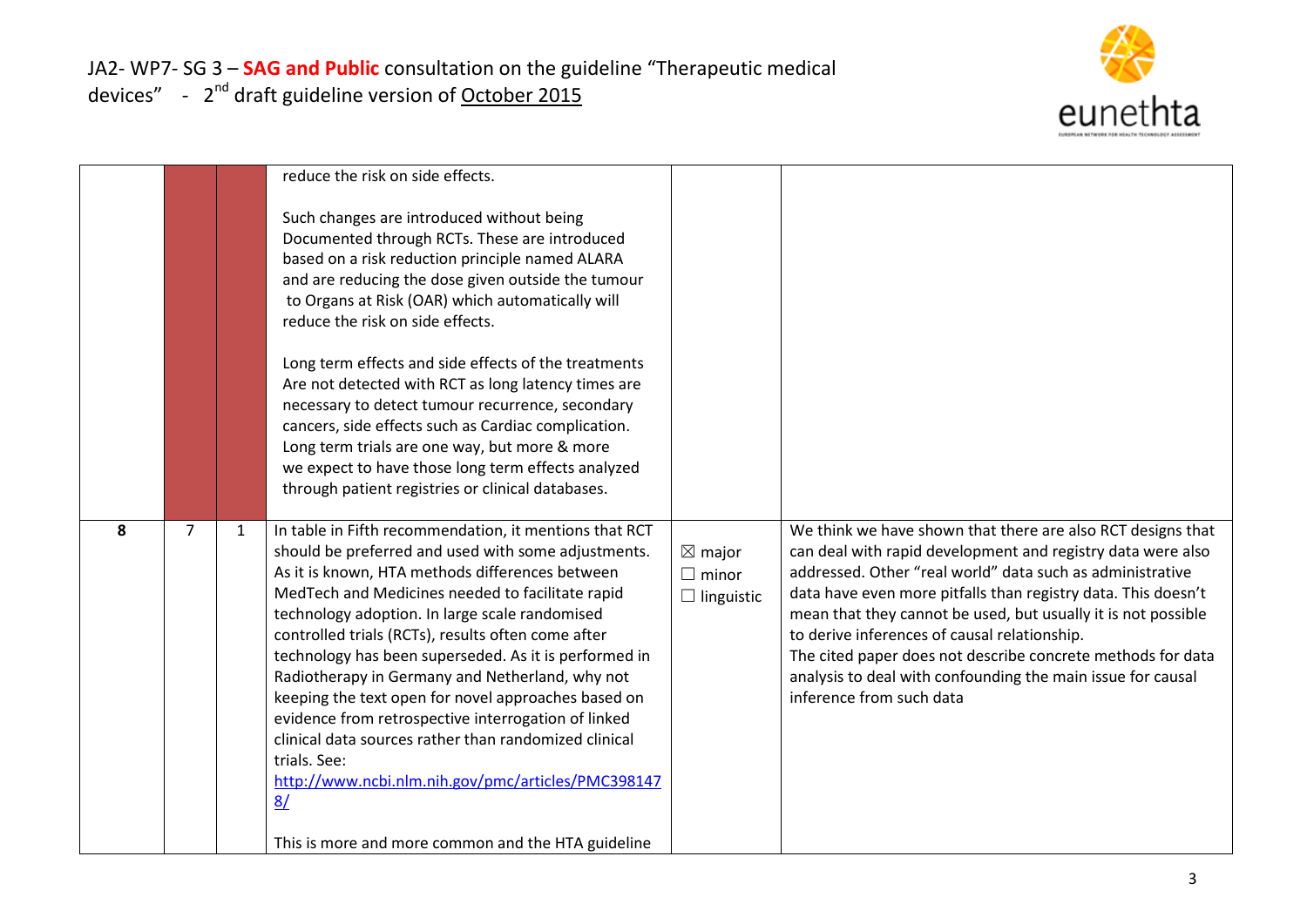

|   |    | should allow for the analysis of massive amounts of<br>multi-modal and multi-sourced data as hidden patterns<br>can be retrospectively detected and knowledge<br>created, complementing traditional ways of doing<br>clinical research (prospective clinical trials). This<br>predictive analytics (predict the future by looking back)<br>and prescriptive analytics (decision support) shows the<br>promise of considerable support of the anamnesis and<br>the diagnostic process.                                                                                                                                                                                                                                                                                                                                                                                                                                                                                                                                                                                                                                       |                                                        |                                                                                                                                                                                                                                                                                           |
|---|----|-----------------------------------------------------------------------------------------------------------------------------------------------------------------------------------------------------------------------------------------------------------------------------------------------------------------------------------------------------------------------------------------------------------------------------------------------------------------------------------------------------------------------------------------------------------------------------------------------------------------------------------------------------------------------------------------------------------------------------------------------------------------------------------------------------------------------------------------------------------------------------------------------------------------------------------------------------------------------------------------------------------------------------------------------------------------------------------------------------------------------------|--------------------------------------------------------|-------------------------------------------------------------------------------------------------------------------------------------------------------------------------------------------------------------------------------------------------------------------------------------------|
| 9 | -1 | In table in Fifth recommendation, it mentions that RCT<br>should be preferred but evidence is frequently lacking<br>for medical device interventions.<br>Same comment as comment#2 and:<br>As it is known, HTA methods differences between Medical<br>Technologies and Medicines needed to facilitate rapid<br>technology adoption. In large scale randomised<br>controlled trials (RCTs), results often come after<br>technology has<br>been superseded. As it is performed in Radiotherapy in<br>Germany and the Netherlands, why not keeping the<br>text open for novel approaches based on evidence from<br>retrospective interrogation of linked clinical data<br>sources rather than randomized clinical trials. See:<br>http://www.ncbi.nlm.nih.gov/pmc/articles/PMC398147<br>8/<br>This is more and more common and the HTA guideline<br>should allow for the analysis of massive amounts of<br>multi-modal and multi-sourced data as hidden patterns<br>can be retrospectively detected and knowledge<br>created, complementing traditional ways of doing<br>clinical research (prospective clinical trials). This | $\boxtimes$ major<br>$\Box$ minor<br>$\Box$ linguistic | See #8<br>We recognize current developments and novel approaches;<br>however, we see no MD-specific methodologic issues for this<br>guideline. The possibility of 'sequential prospective cohort<br>studies' is encompassed in the concept of adaptive trial<br>designs in the guideline. |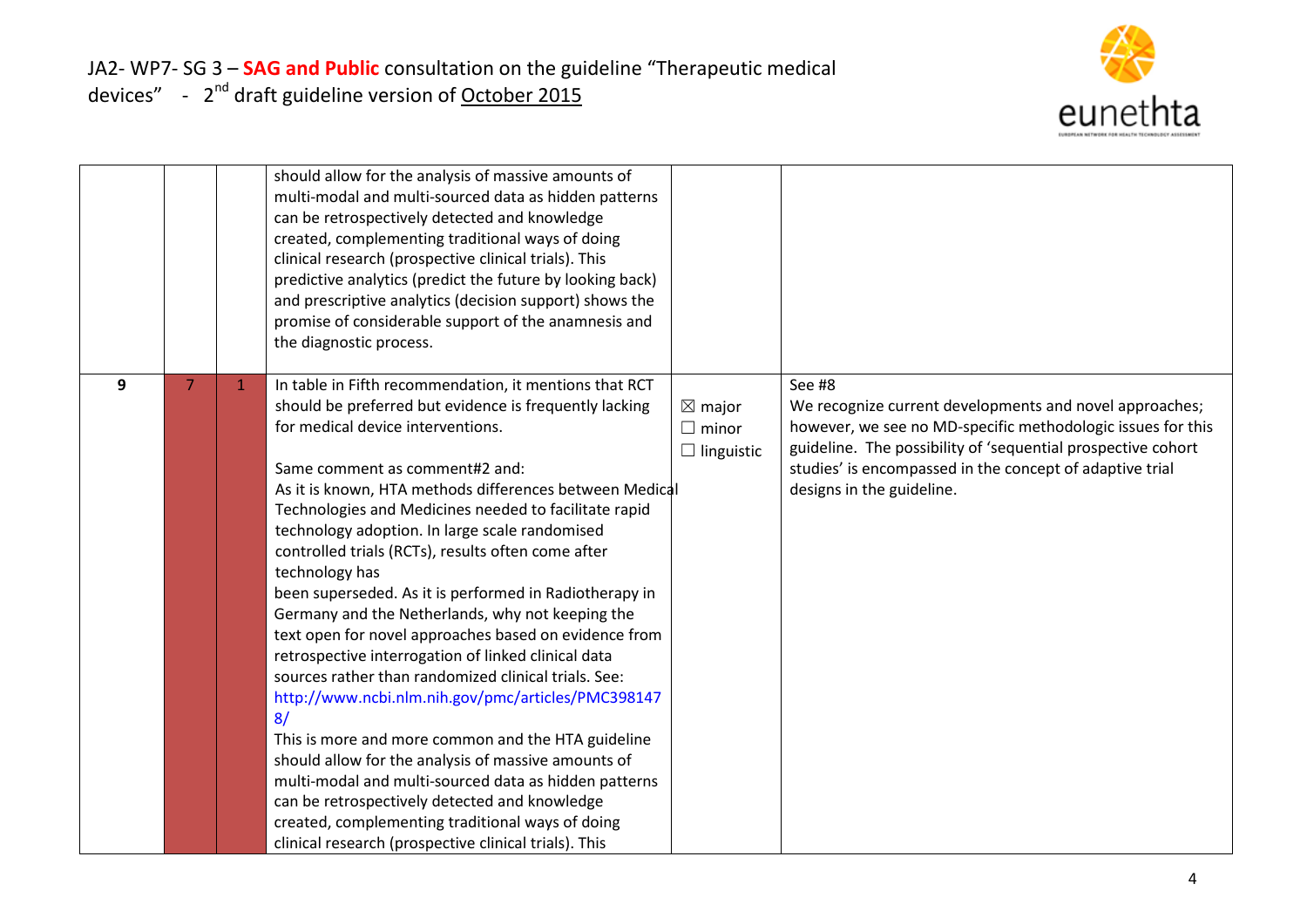

|    |    |              | predictive analytics (predict the future by looking back)<br>and prescriptive analytics (decision support) shows the<br>promise of considerable support of the anamnesis and<br>the diagnostic process.<br>Sequential prospective cohort studies with standard<br>follow up programs (usually named "Model based<br>SELECTION and VALIDATION method") are more<br>common in comparing new treatment modalities to<br>already applied ones (=relative effectiveness<br>assessment (REA)) in radiotherapy                                                                                                                                                                                                                                                                                                                                                                                                                                                                                            |                                                              |                                                                                                                                                                                                                                                                                                                           |
|----|----|--------------|----------------------------------------------------------------------------------------------------------------------------------------------------------------------------------------------------------------------------------------------------------------------------------------------------------------------------------------------------------------------------------------------------------------------------------------------------------------------------------------------------------------------------------------------------------------------------------------------------------------------------------------------------------------------------------------------------------------------------------------------------------------------------------------------------------------------------------------------------------------------------------------------------------------------------------------------------------------------------------------------------|--------------------------------------------------------------|---------------------------------------------------------------------------------------------------------------------------------------------------------------------------------------------------------------------------------------------------------------------------------------------------------------------------|
| 10 | 11 | $26 -$<br>27 | It is sometimes difficult to have RCT for specific MD,<br>especially regarding the choice of time for the clinical<br>evaluation, the eligible population that may be too<br>small in comparison with the majority of drugs, the<br>acceptability of the clinical studies by patients,<br>randomised and blinded trials, choice of the<br>comparator, effect of the MD while it is used with other<br>treatments, experience of the user. Thus, in some<br>cases, other studies than RCT are used to justify the<br>clinical efficacy of the MD.<br>In that context, see notably:<br>Vinck I, Neyt M, Thiry N, Louagie M, Ramaekers<br>D, Introduction of emerging medical devices on<br>the market: a new procedure in Belgium, Int J<br>Technol Assess Health Care. 2007<br>Fall;23(4):449-54.<br>HAS, Methodological Choices for the Clinical<br>Development of Medical Devices. Haute<br>Autorité de Santé, 2013. http://www.has-<br>sante.fr/portail/upload/docs/application/pdf/2<br>$014 -$ | major<br>$\blacksquare$<br>$\Box$ minor<br>$\Box$ linguistic | The guideline addresses the use of alternative data sources to<br>RCT, for safety issues and also for efficacy. However, it also<br>states that other study designs have shortcomings which limit<br>their ability to draw definite conclusions on treatment effects.<br>The guideline considers and references HAS 2013. |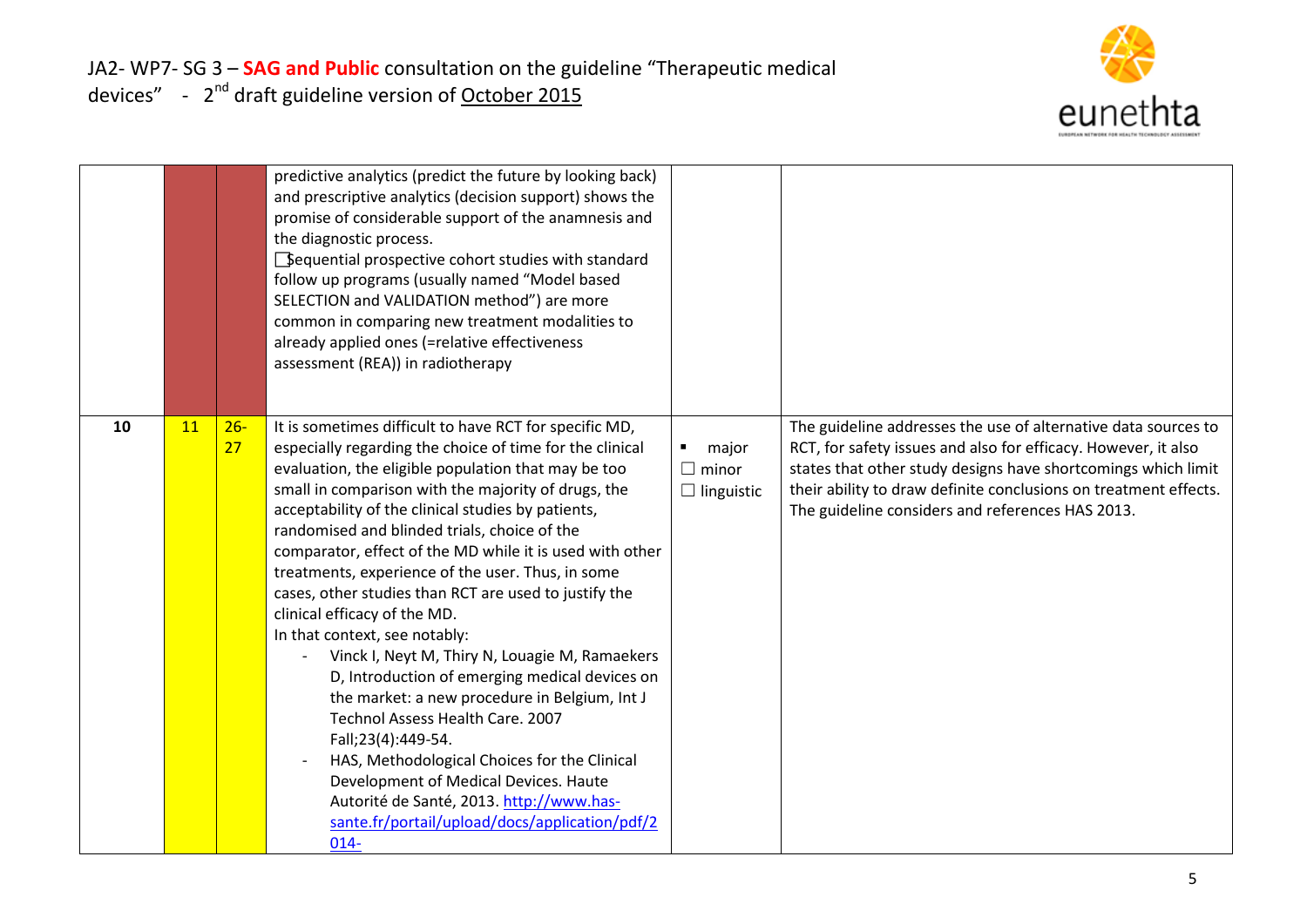

|    |    |   | 03/methodological choices for the clinical d<br>evelopment of medical devices.pdf                                                                                                                                                                                                                                                                                                                                                                                                                                                                                                                                                                                                                                                                                                                                                                                                                                                                                                                                                                                                                                                                                                                                                                                                                                                                                                                                                                                                                                     |                                                        |                                                                                                                                                                                                                                                                                                                                                                                                                                                                                                                                                                                                                                                                                                                                                                                                                                                                                                                                                                                                                                                                                                                                   |
|----|----|---|-----------------------------------------------------------------------------------------------------------------------------------------------------------------------------------------------------------------------------------------------------------------------------------------------------------------------------------------------------------------------------------------------------------------------------------------------------------------------------------------------------------------------------------------------------------------------------------------------------------------------------------------------------------------------------------------------------------------------------------------------------------------------------------------------------------------------------------------------------------------------------------------------------------------------------------------------------------------------------------------------------------------------------------------------------------------------------------------------------------------------------------------------------------------------------------------------------------------------------------------------------------------------------------------------------------------------------------------------------------------------------------------------------------------------------------------------------------------------------------------------------------------------|--------------------------------------------------------|-----------------------------------------------------------------------------------------------------------------------------------------------------------------------------------------------------------------------------------------------------------------------------------------------------------------------------------------------------------------------------------------------------------------------------------------------------------------------------------------------------------------------------------------------------------------------------------------------------------------------------------------------------------------------------------------------------------------------------------------------------------------------------------------------------------------------------------------------------------------------------------------------------------------------------------------------------------------------------------------------------------------------------------------------------------------------------------------------------------------------------------|
| 11 | 12 | 3 | "Health technology assessment (HTA) is aiming to<br>inform decisions on adoption to benefit catalogues,<br>reimbursement, best practice, and on disinvestment of<br>health technologies"<br>If payers & providers were to say they will not pay for<br>any device until it's undergone an HTA, then due to the<br>current randomised Clinical trial (*) methodology<br>requirements of HTA any non-drug technologies, would<br>already be obsolete by the time it is fully approved for<br>full release and distribution. The current benefits<br>afforded patients by the use of technologies early in<br>their lifecycle by the current CE marking process,<br>EC/93/42 Directive, would be markedly affected, and<br>the resultant anticipated affect in slowing of innovation<br>and development of technologies within the European<br>setting might also be expected to be impacted.<br>(*): to avoid such delays, Medical Devices should need<br>to apply new predictive analytics (predict the future by<br>looking back) and prescriptive analytics (decision<br>support) to support HTA studies in collaboration with<br>"EUnetHTA JA3 WP7 - Methodology development and<br>evidence generation". In Medical Devices, Relative<br>Effectiveness Assessment (REA) implementing<br>sequential prospective cohort studies with standard<br>follow up programs (usually named "Model based<br>SELECTION and VALIDATION method") are common for<br>comparing new treatment modalities to already applied<br>ones | $\boxtimes$ major<br>$\Box$ minor<br>$\Box$ linguistic | See #8 and 9<br>With respect to the first point, our view is that HTA ends with an<br>assessment, but the decision is a separate task. Therefore, HTA does<br>only' inform decisions, and HTA methods could be adapted to the<br>importance of a decision. For example, if a reimbursement decision<br>is temporary, weaker evidence might be sufficient. In essence,<br>however, the question of reimbursement is out of the scope of the<br>present guidelines.<br>Regarding the issue of slowing innovation, we want to stress that,<br>firstly, the term, innovation' should be used only for new<br>interventions with (probable or) proven effectiveness. Immediately<br>after CE marking, the effectiveness of many device interventions is<br>largely unknown, so these devices are only , new' but not necessarily<br>, innovative'. Secondly, slowing the clinical application of new<br>devices with uncertain effectiveness often turns out to be extremely<br>beneficial for patients. If effectiveness is later found to be non-<br>existing, many patients have been spared an ineffective, invasive<br>procedure. |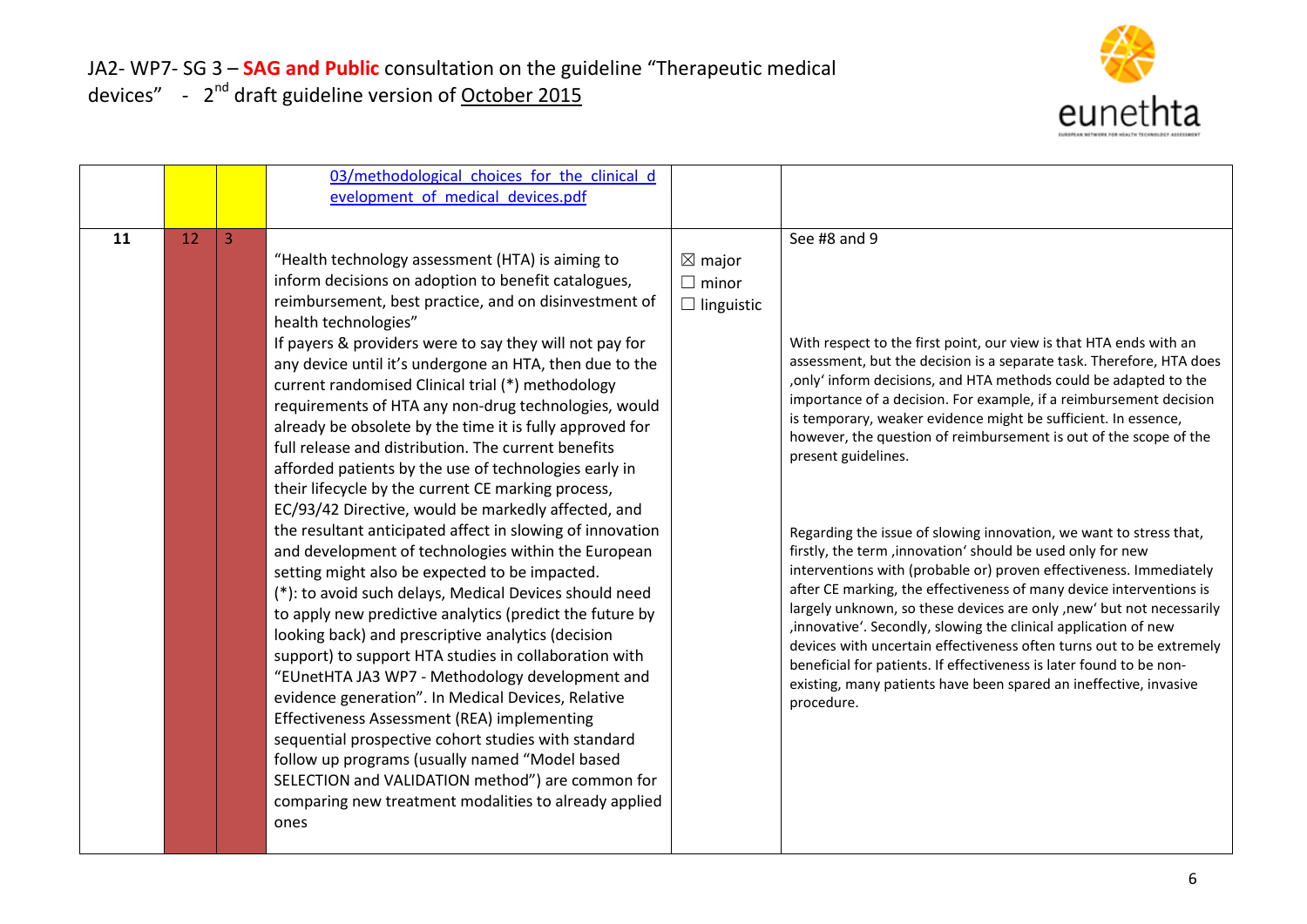

| 12 | 12 | $14-$     | Same comment as comment#3 (No. )                                                                            |                              | See #3                                                          |
|----|----|-----------|-------------------------------------------------------------------------------------------------------------|------------------------------|-----------------------------------------------------------------|
|    |    | 15        |                                                                                                             | $\boxtimes$ major            |                                                                 |
|    |    |           |                                                                                                             | $\Box$ minor                 |                                                                 |
|    |    |           |                                                                                                             | $\Box$ linguistic            |                                                                 |
|    |    |           |                                                                                                             |                              |                                                                 |
| 13 | 12 | $23 -$    | It would be necessary to complete this guideline, when                                                      | Major<br>$\blacksquare$      | We agree these topics are important, but the scope of the GL    |
|    |    | 24        | possible, to take into account cost-effectiveness and                                                       | $\Box$ minor                 | is limited to clinical effectiveness (see section 1.3).         |
|    |    |           | other ethics, legal and social aspects such as other non                                                    | $\Box$ linguistic            |                                                                 |
|    |    |           | clinical benefits and harms that are fundamental parts<br>of HTA.                                           |                              |                                                                 |
| 14 | 15 | $36 -$    | To review the sentence.                                                                                     |                              | We rephrased the sentence.                                      |
|    |    | 38        |                                                                                                             | $\Box$ major                 |                                                                 |
|    |    |           |                                                                                                             | $\Box$ minor                 |                                                                 |
|    |    |           |                                                                                                             | Linguistic<br>$\blacksquare$ |                                                                 |
| 15 | 22 | 12        | If this is referring to big data analytics, and in this case                                                |                              | p22, I12 is about literature search in bibliographic databases. |
|    |    |           | the reference material from internal publication should                                                     | $\Box$ major                 | Maybe the comment refers to p21, I12? There, administrative     |
|    |    |           | be mentioned such as:                                                                                       | $\boxtimes$ minor            | databases are only mentioned as one example data source.        |
|    |    |           |                                                                                                             | $\Box$ linguistic            | We do not want to go into details of administrative database    |
|    |    |           | "HOW SHOULD HEALTH DATA BE USED? Privacy,                                                                   |                              | analyses.                                                       |
|    |    |           | Secondary Use, and Big Data Sales", Bonnie Kaplan,                                                          |                              |                                                                 |
|    |    |           | PhD, FACMI - Yale Interdisciplinary Bioethics Center,<br>Yale Information Society Project, Yale University, |                              |                                                                 |
|    |    |           | ISPS14-025 ; 7 OCTOBER 2014                                                                                 |                              |                                                                 |
|    |    |           |                                                                                                             |                              |                                                                 |
|    |    |           |                                                                                                             |                              |                                                                 |
| 16 | 25 | $12 -$    | This paragraph is very important as such situation may                                                      |                              | The challenges for MD RCT and lack of regulatory prescription   |
|    |    | <b>19</b> | be more frequent than expected, especially regarding                                                        | Major                        | are repeatedly addressed in the guideline.                      |
|    |    |           | innovative and high risk MD. It may be highlighted in                                                       | $\Box$ minor                 |                                                                 |
|    |    |           | this methodological guideline.                                                                              | $\Box$ linguistic            |                                                                 |
|    |    |           |                                                                                                             |                              |                                                                 |
| 17 | 26 | 18        | Radiotherapy makes also comparative studies available                                                       |                              | Probably, the comment refers to p25, I18. The reference         |
|    |    |           | and examples can be found in:                                                                               | $\Box$ major                 | emphasizes the role of RCT.                                     |